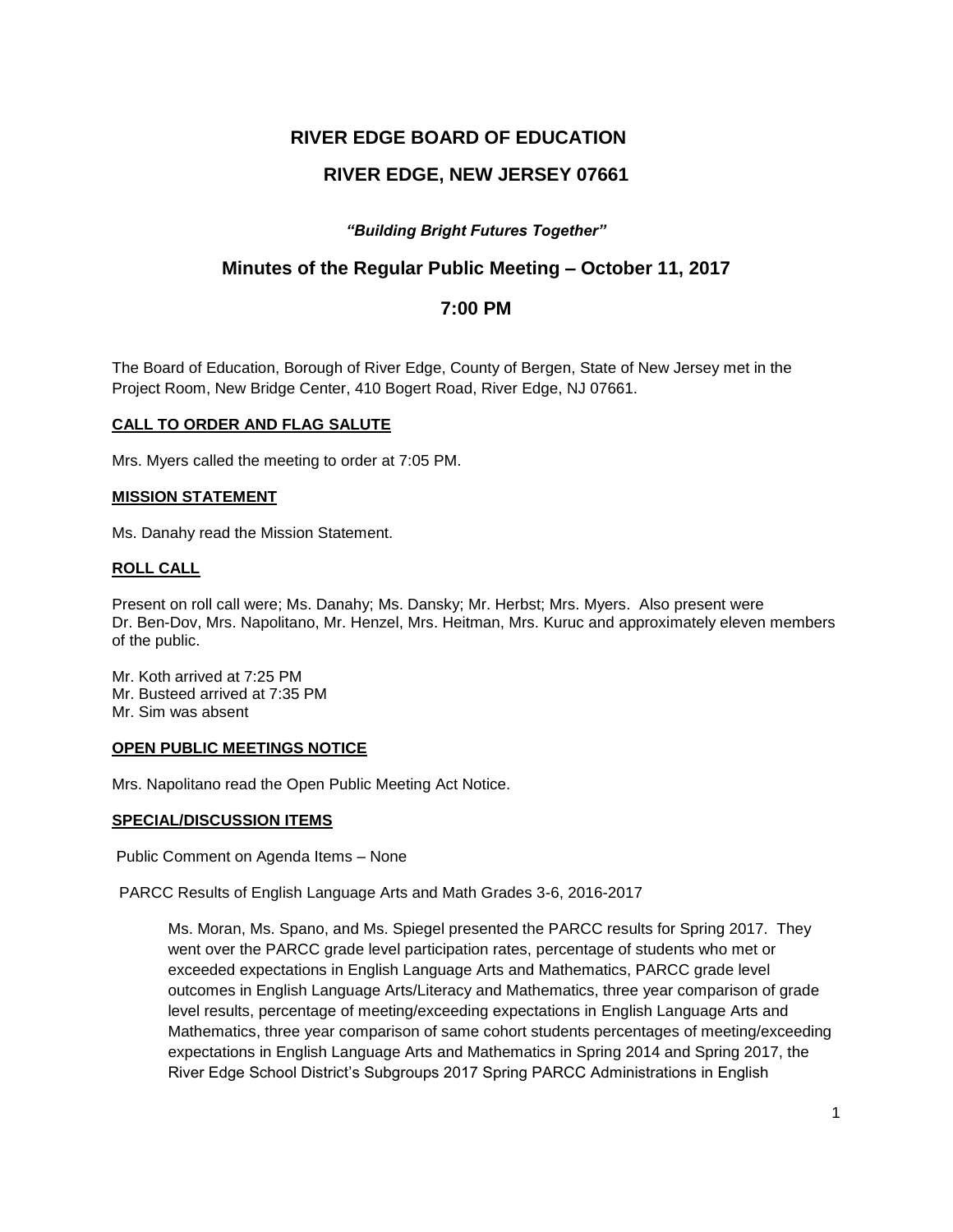Language Arts and Mathematics, and the percentage of students who met or exceeded expectations in English Language Arts and Mathematics in both Roosevelt and Cherry Hill Schools. They also discussed the Data Analysis Plan, how we will use PARCC data to identify strengths and gaps that may exist in curriculum and instruction, and how we will use PARCC data to inform the conversations of our educators, and resources for parents. Our future academic goals will be informed by the data obtained from the PARCC assessment and other multiple measures. All questions from the public and board were answered.

NJ ASK Science Grade 4, 2016-2017

Ms. Spano presented the results of the  $4<sup>th</sup>$  Grade Science NJ ASK Results for the 2016-2017 school year. The information presented included three years of  $4<sup>th</sup>$  grade testing and comparing different populations of students. They went over the District Factor Group (I) and State, scale score means, percent proficient, Roosevelt School compared to District Factor Group (I) and State, Cherry Hill compared to District Factor Group (I) and State, cluster means, trends observed in the 2017 NJASK Science results and how we are using this data. It was noted that NJASK will no longer be administered and a new Science, online test that is based on New Jersey Student Learning Standards (NJSLS) for Science will be administered in the Spring to fifth grade students. All questions from the public and board were answered.

## ACCESS (Administered to K-6 ELL students in 2016-2017)

Ms. Schnee presented the ACCESS testing results from the 2016-2017 school year. She stated this is the first one and she explained what the program is and what they do. This is the baseline year so there will be comparisons. She went over the different languages in the program, enrollment growth, accountability and English language, development, process of identification and placement, English language proficiency levels, domains and modalities, annual assessment for English language, development growth, practice 2.0, individual student report, district report, and student enrollment for the 2017-2018 school year. Ms. Schnee answered all questions that were asked by the board and public.

## **REPORTS**

#### **SUPERINTENDENT**

Dr. Ben-Dov reported on the following:

- New Report Cards were developed over the summer. There was a Parent Academy on New Report Cards on September  $26<sup>th</sup>$  Ms. Christine Moran organized the event and there were breakout sessions for each individual grade level presentation (K-6). Ms. Moran will attend the November  $15<sup>th</sup>$  board meeting to present the information to the board and the public, as well as the Roosevelt School PTO meeting on November 3<sup>rd</sup> and the Cherry Hill School PTO on November  $17<sup>th</sup>$  to offer parents an opportunity to learn about the Report Cards. Dr. Ben-Dov stated that they are working on frequently asked questions to post on the website along with the presentation.
- The District had an extensive Professional Development Day on October 9<sup>th</sup>. The topics that were discussed were report cards, suicide prevention, STEAM, Mindfulness, and ESL training.
- There is a new format from the State on School Report Cards that are published about each school in the State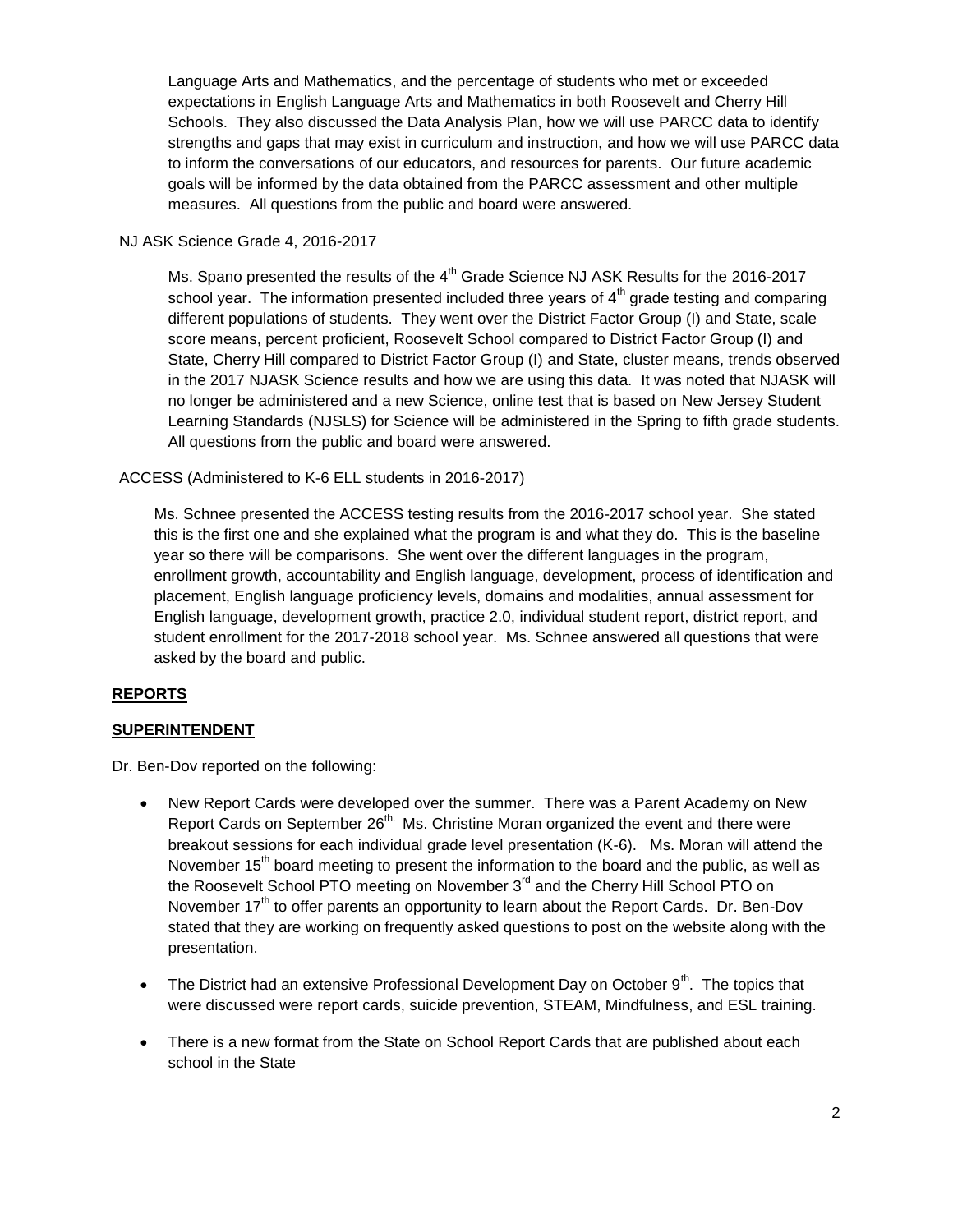- A successful SEPAG meeting took place on September  $27<sup>th</sup>$
- Dr. Ben-Dov asked the board for a volunteer for the Wellness Committee that will start up on November 15<sup>th</sup>. Caleb Herbst volunteered for this committee.
- Dr. Ben-Dov spoke to the board regarding SwiftReach. Mr. Sim asked at the previous meeting to look into sending parents text messages on both school closing/delay openings and school events. The board discussed this and decided that texting was a good idea and text messages should be sent only about school closing, delayed opening, and other emergencies.
- There was a Town Emergency Council meeting on October 10<sup>th</sup> that Dr. Ben-Dov attended. Thev would like for our schools to advertise NIXLE and reverse 911 sign ups. We are waiting for the instructions to send to our parent body.
- Dr. Ben-Dov attended a Mayor and Council Meeting on October  $2^{nd}$  where former and current Cherry Hill and Roosevelt students received major awards in competitions for Tae Kwon Do. She stated that the students took immense pride in their achievements and it was a great event to attend.
- There was a ESL Parent Academy on October  $10^{th}$  and approximately 60 people attended
- River Edge and Oradell and possibly River Dell are working on an Internet Safety presentation in November
- Instructional Rounds will be implemented in the classrooms. This is a new initiative that will allow teachers, accompanied by administrators to observe their colleagues' best practices. This is a non-evaluative type of classroom visitation and Dr. Ben-Dov felt that it would be a great way to showcase best practices and also establish trends for our schools.

## **PRINCIPAL**

Mr. Henzel reported on the following:

- Last Wednesday Roosevelt School had a walk to school event. Students met at Memorial Park before walking to school. The event was well attended and Mr. Henzel thanked Mrs. Reina for organizing the event.
- Mr. Henzel received an email from a Minnesota resident that attended Roosevelt School in the late fifties, early sixties. She asked if she could come for a tour of the school with her brother and husband since it has been over 50 years since she has visited the school. Mr. Henzel and Mrs. Levis took them on a 90 minute tour. It was a very rewarding experience for all.

## **BOARD SECRETARY**

Mrs. Napolitano reported on the following:

- The Cherry Hill School field will be aerated and re-seeded this Saturday
- Cameras for the District have been ordered and we are awaiting on an installation date
- Mr. Stevens is working on getting quotes on the temporary roof repairs at Roosevelt School
- The rock wall for Cherry Hill School will be installed on or about October  $26<sup>th</sup>$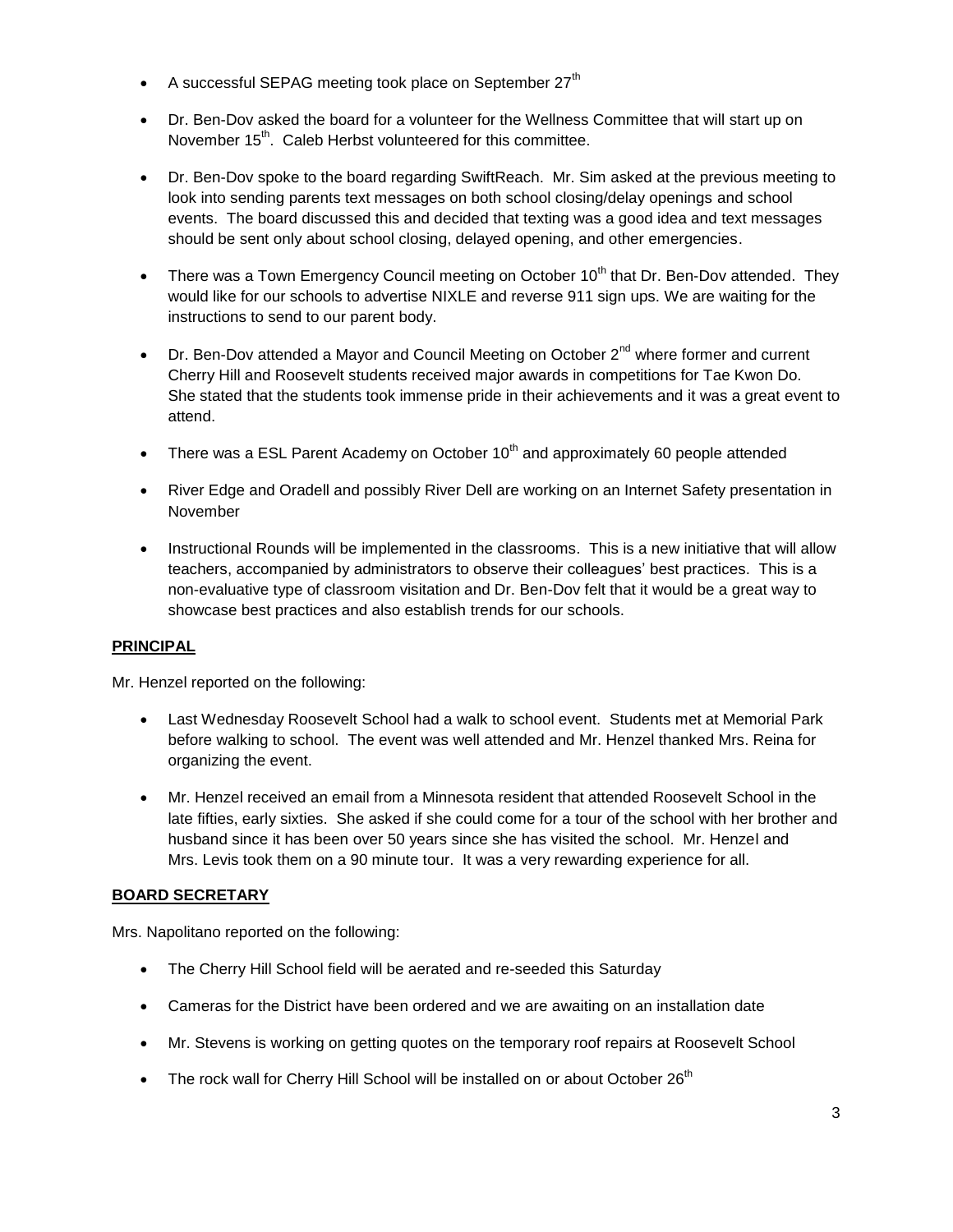- The card swipe was completed at Roosevelt School
- There is a motion on tonight's agenda for the approval to allocate monies from Maintenance Reserve Account to Cherry Hill School maintenance 8-11-000-261-420-10-96 in the amount of \$12,330.00 for the purpose of repairs to the Cherry Hill School fire alarm system. Mrs. Napolitano stated there were issues with the fire alarm at both schools that needed repair work done. The panel at Cherry Hill School needed to be replaced. The fire alarm was malfunctioning at Cherry Hill School for two days and we had a fire watch on every floor and every hallway. The panel was replaced after two days and as of Friday afternoon all work was completed. Dr. Ben-Dov stated she was pleased and happy with the normalcy of the day that the teachers, staff, administrators, and custodians showed. She commended all on a great job.

## **PRESIDENT**

- Mrs. Myers thanked Dr. Ben-Dov, Mrs. Napolitano, and the staff for a job well done regarding the fire alarms.
- Mrs. Myers stated the board members, Dr. Ben-Dov and Mrs. Napolitano attended the New Jersey School Boards Association meeting on October 4<sup>th</sup> where they received the NJSBA Board Re-Certification Award.

## **COMMITTEES**

 Ms. Dansky spoke about the Policy Committee meeting that took place before the board meeting. They reviewed policies that will be on the October 18<sup>th</sup> agenda for approval.

### **MOTIONS TO BE ACTED UPON**

#### **A. ADMINISTRATION/POLICY**

**1**. That the Board of Education approve the Minutes and Confidential Minutes of September 27, 2017.

#### **Motion by: Mr. Busteed Seconded by: Mr. Herbst**

Ayes: Mr. Busteed, Ms. Danahy, Ms. Dansky, Mr. Herbst, Mr. Koth, Mrs. Myers Nays: None

- **2**. That the Board of Education approve the staff development and travel as per the schedules for October 2017 including relevant mileage reimbursement. (Addendum)
- **3**. That the Board of Education establish the week of October 2 October 6, 2017 as a "Week of Respect."
- **4**. That the Board of Education establish the week of October 16 October 20, 2017 as a "School Violence Awareness Week."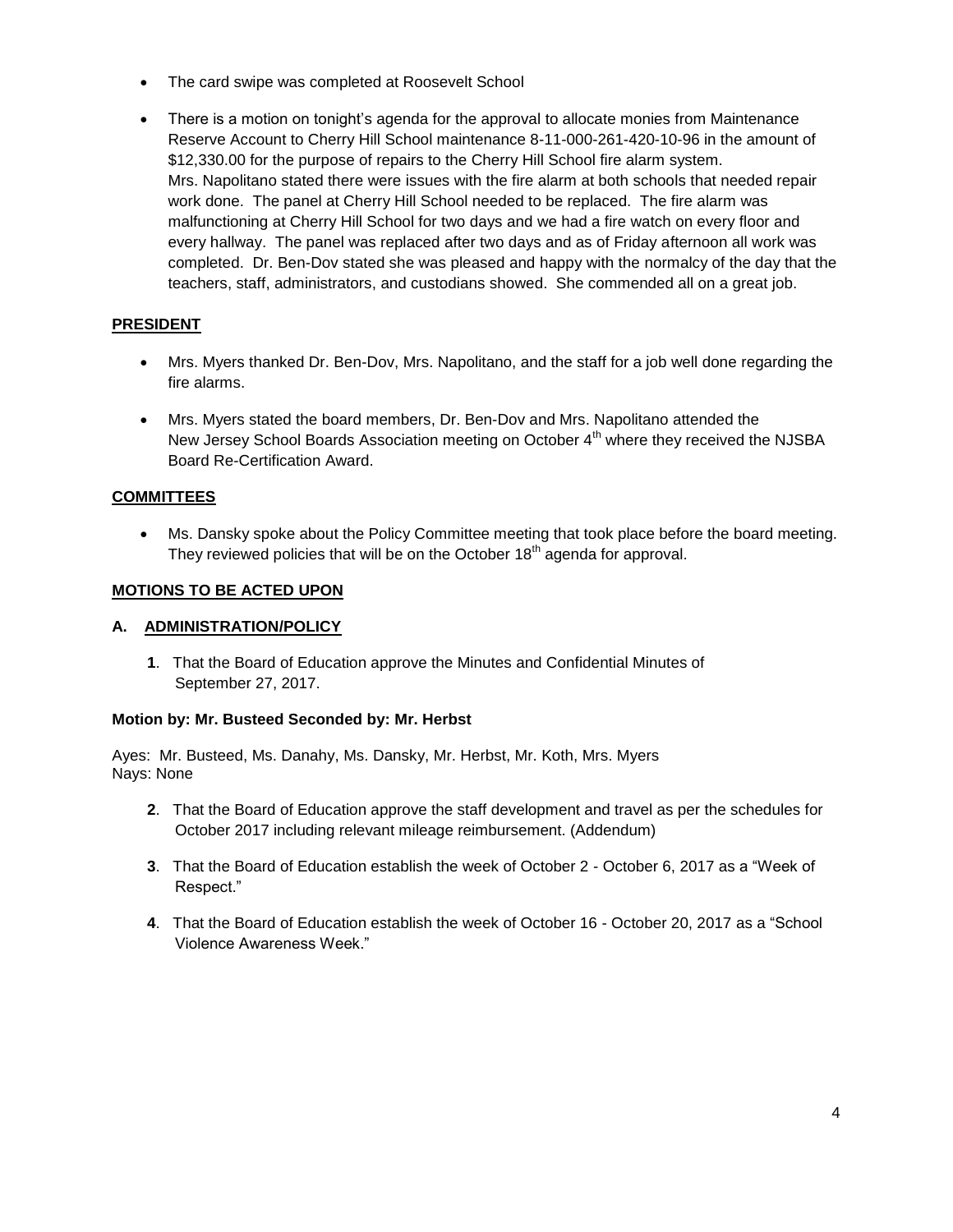**5**. That the Board of Education approve the completion of the following emergency drills:

| School             | <b>Dates</b>                                                |
|--------------------|-------------------------------------------------------------|
| Cherry Hill School | September 8, 2017 Fire Drill<br>September 27, 2017 Lockdown |
| Roosevelt School   | September 8, 2017 Fire Drill<br>September 26, 2017 Lockdown |

- **6**. That the Board of Education approve the annual subscription renewal with the Schoolboardnet service for the 2017-2018 School Year in the amount of \$1,888.00.
- **7**. That the Board of Education approve the following class trips:

| <b>School</b>      | Grade | <b>Destination</b>                                        | Cost to<br><b>District</b> |
|--------------------|-------|-----------------------------------------------------------|----------------------------|
| <b>Cherry Hill</b> | 6     | <b>Liberty State</b><br>Park/Ellis Island<br>New York, NY | \$1,059.00                 |
| <b>Cherry Hill</b> | 4     | <b>West Point</b><br>Highland Falls, NY                   | \$400.00                   |
| Roosevelt          | Κ     | Montclair State<br>University<br>Montclair, NJ            | \$684.00                   |
| <b>Cherry Hill</b> | Κ     | Montclair State<br><b>University</b><br>Montclair, NJ     | \$1083.00                  |
| Roosevelt          | 5     | <b>River Edge Cultural</b><br>Center<br>River Edge, NJ    | \$0                        |

**8**. That the Board of Education approve the authorization of the submission of the ESEA application for Fiscal Year 2018, and accepts the grant award of this fund upon the subsequent approval of the Fiscal Year 2018 ESEA Application.

| Grant          |  |
|----------------|--|
| Title I        |  |
| Total-\$74,026 |  |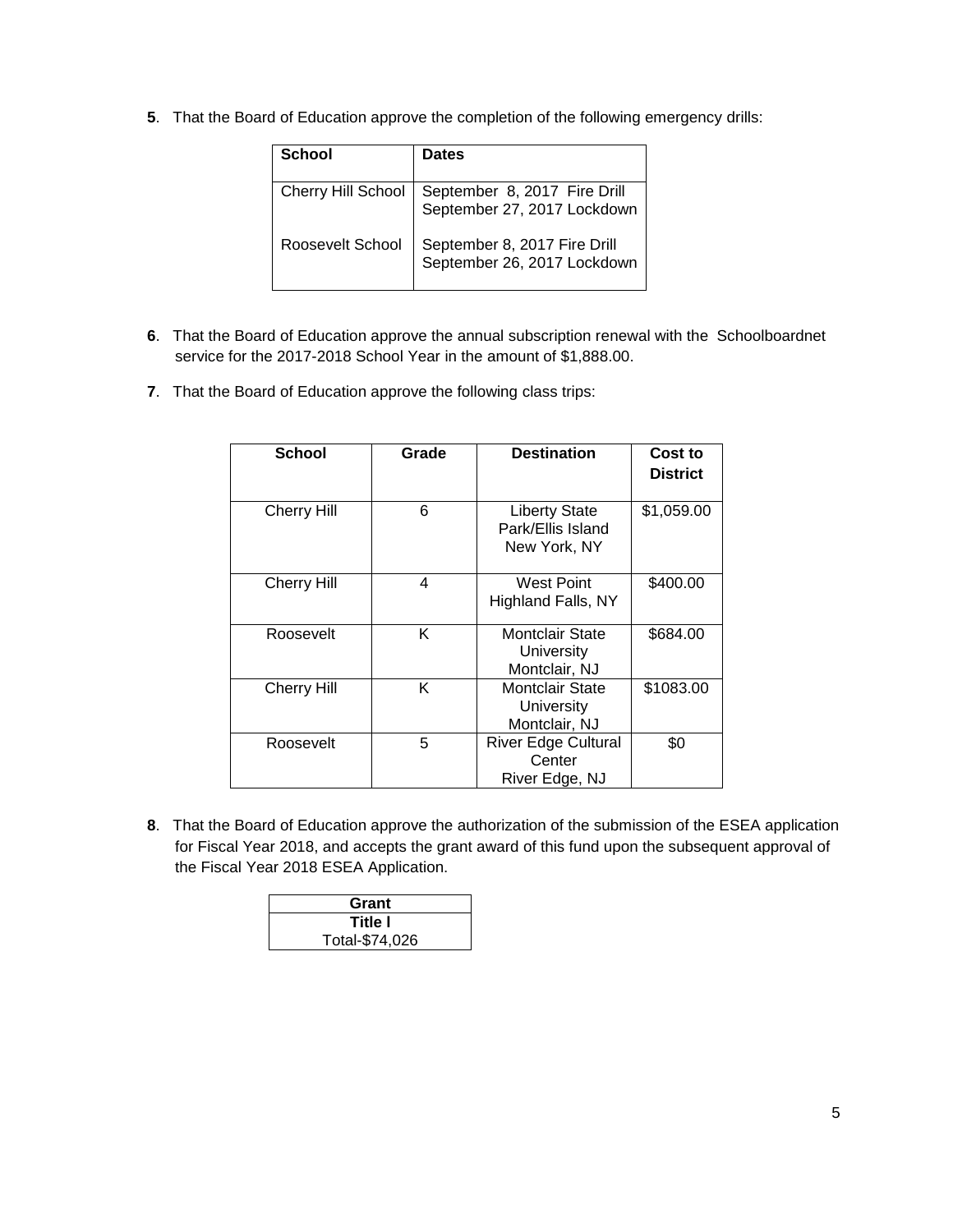**9**. **Whereas,** the Department of Education requires New Jersey School Districts to submit threeyear maintenance plans documenting "required" maintenance activities for each of its public school facilities, and

**Whereas,** the required maintenance activities as listed in the attached document for the various school facilities of the River Edge Board of Education are consistent with these requirements, and

**Whereas,** all past and planned activities are reasonable to keep school facilities open and safe for use or in their original condition and to keep their system warranties valid,

**Now Therefore Be It Resolved,** that the River Edge Board of Education hereby authorizes the school business administrator to submit the attached Comprehensive Maintenance Plan for the River Edge Board of Education in compliance with Department of Education requirements.

### **Motion by: Mr. Herbst Seconded by: Mr. Koth**

Ayes: Mr. Busteed, Ms. Danahy, Ms. Dansky, Mr. Herbst, Mr. Koth, Mrs. Myers Nays: None

## **B. CURRICULUM/EDUCATION**

**1**. That the Board of Education approve the agreement for the River Edge Board of Education to provide security services, technology, and equipment to the following non-public schools for the 2017-2018 school year:

> New Beginnings at Grace Lutheran St. Peter's Academy Sinai School at RYNJ Stepping Stone Learning Center Yeshiva of North Jersey

## **Motion by: Ms. Dansky Seconded by: Mr. Koth**

Ayes: Mr. Busteed, Ms. Danahy, Ms. Dansky, Mr. Herbst, Mr. Koth, Mrs. Myers Nays: None

## **C**. **BUILDINGS & GROUNDS**

**1.** That the Board of Education approve to allocate monies from Maintenance Reserve Account to Cherry Hill School maintenance 8-11-000-261-420-10-96 in the amount of \$12,330.00 for the purpose of repairs to the Cherry Hill School fire alarm system.

#### **Motion by: Mr. Koth Seconded by: Ms. Danahy**

Ayes: Mr. Busteed, Ms. Danahy, Ms. Dansky, Mr. Herbst, Mr. Koth, Mrs. Myers Nays: None

#### **D. FINANCE/GRANTS/GIFTS** – None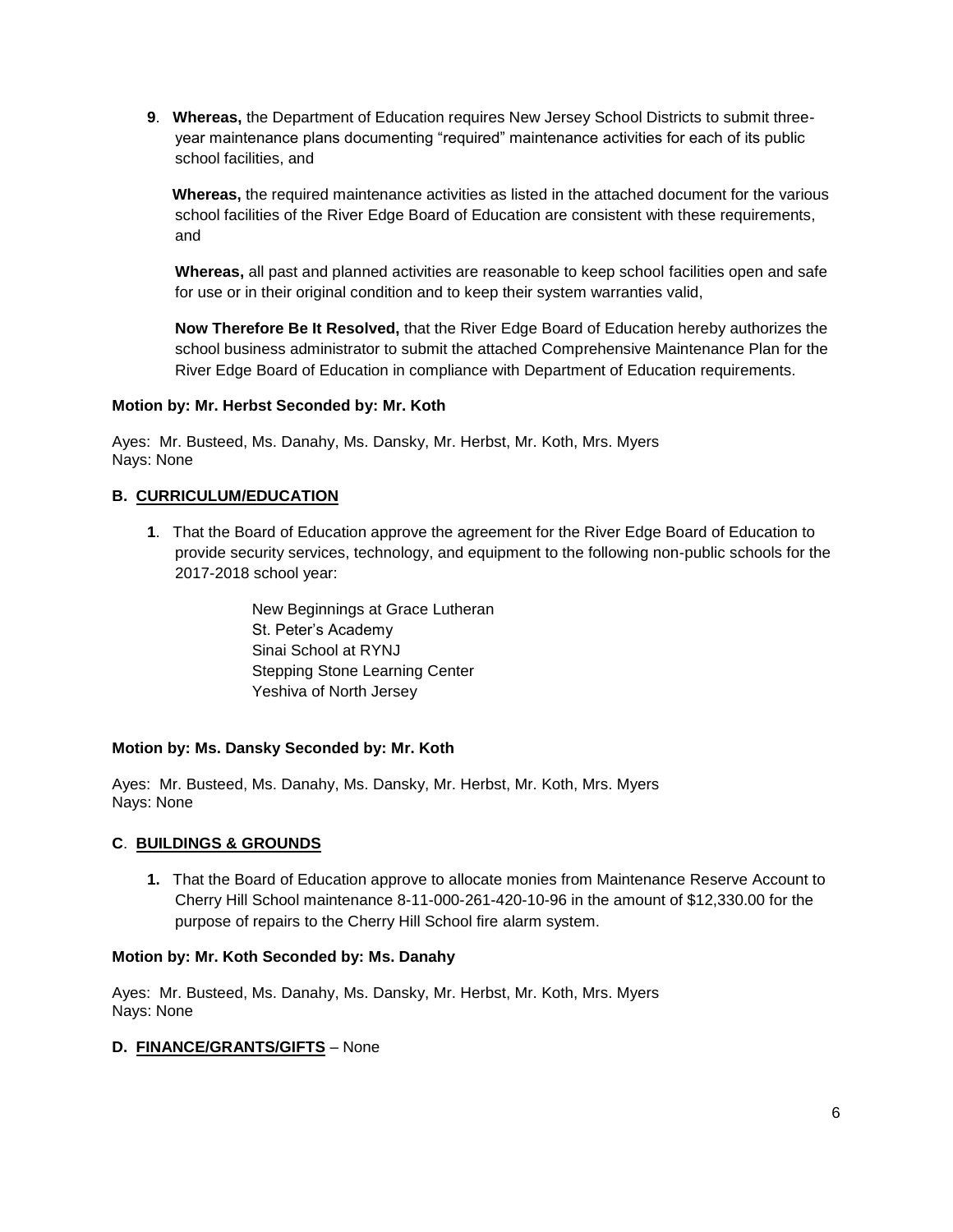## **E. PERSONNEL**

- **1.** That the Board of Education, with the recommendation of the Superintendent, approve Rosemary Kuruc, or Designee, as the Division of Child Permanency and Protection Liaison for the 2017-2018 school year.
- **2**. That the Board of Education approve Beth Rosen as the District School Safety and Security Liaison for the 2017-2018 school year.
- **3**. That the Board of Education, with the recommendation of the Superintendent, approve June Karpowich, Editor, of the River Edge Web-based Publication, as per contractual stipend, for the 2017-2018 school year.
- **4**. That the Board of Education, with the recommendation of the Superintendent, approve Colleen Poole, Assistant Editor of the River Edge Web-based Publication, as per contractual stipend, for the 2017-2018 school year.
- **5**. That the Board of Education approve the Affirmative Action Team, under the Affirmation Action Officer Michael Henzel, for the 2017-2018 school year:

Beth Rosen Abby Burns-Paterson Tara Benevento Janel Blake Christine Moran

**6**. That the Board of Education approve the following staff members for ELA Curriculum Work at a rate of \$50.00 per hour.

| <b>Teacher</b>            | <b>Hours</b> |
|---------------------------|--------------|
| <b>Heather Rothschild</b> | 3            |
| Michelle Baragona         | 3            |
| Marilena Puma             | 1.5          |
| Susan Boucher             | 1.5          |
| Ashley Adimando           | 1.5          |
| Kristin Karam             | 1.5          |
| Kayla Moran               | 1.5          |
| Jamie Krupka              | 1.5          |
| Christine O'Keefe         | 1.5          |
| Kaitlyn DeVasto           | 1.5          |

- **7**. That the Board of Education approve Patricia Khanian, ABA Aide , to start on or about October 12, 2017, Step E.
- **8**. That the Board of Education, with the recommendation of the Superintendent approve Ann Marie Cuomo, Cherry Hill School Lunch Aide, (2) hours per day, five (5) per week, for the 2017-2018 school year.